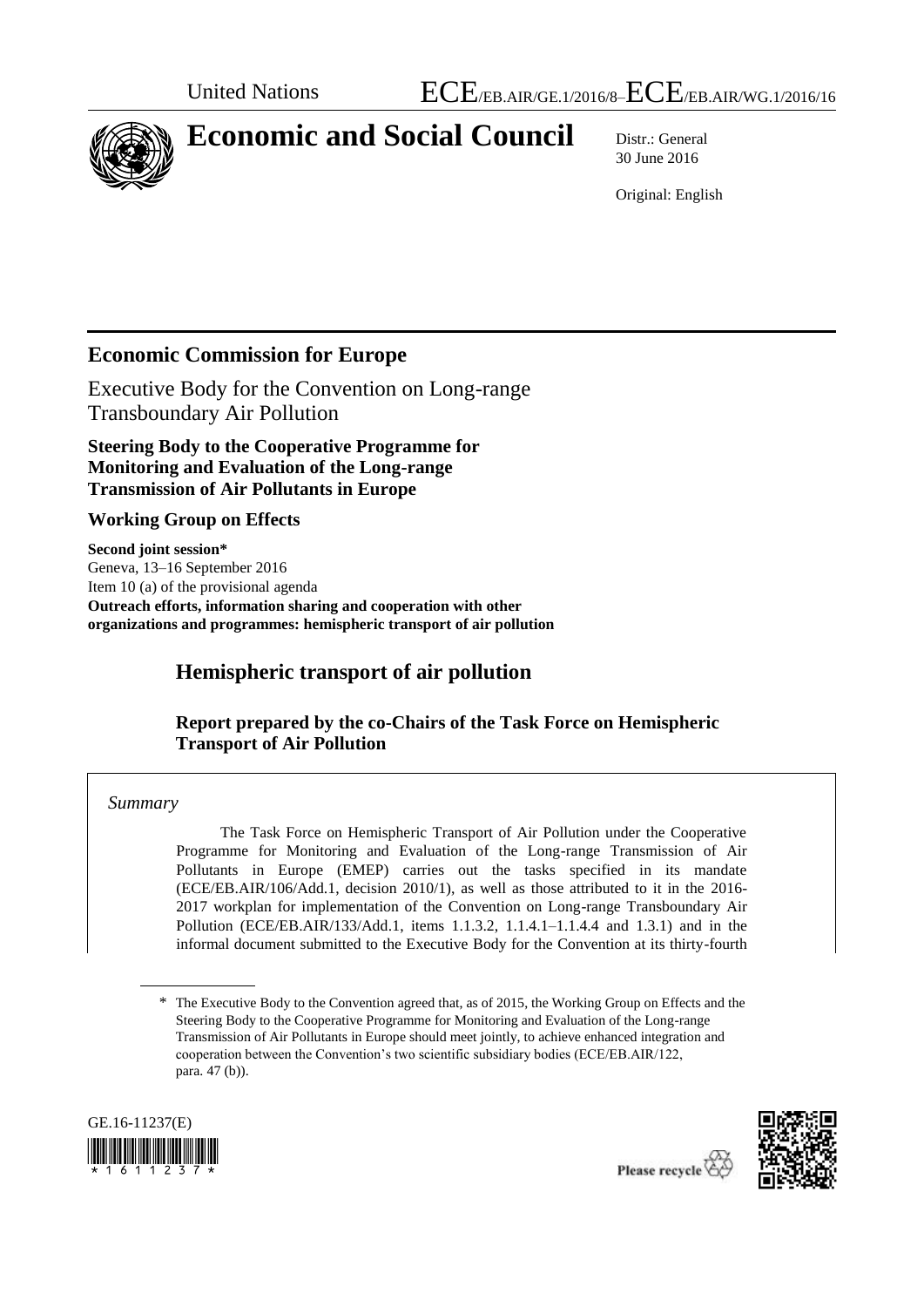session, "basic and multi-year activities in the 2016–2017 period" (items 1.5.2, 1.5.3, 1.6.1 and 1.6.2). In line with these mandates, the Task Force continues to develop and implement a multi-year workplan to improve scientific understanding of the intercontinental transport of air pollution in the Northern Hemisphere and to evaluate the availability of mitigation strategies inside and outside the geographic scope of the Convention.

In accordance with the Convention workplan, the Task Force is requested to present an annual report on its work to the EMEP Steering Body. The present report details the progress made by the Task Force since its previous report and provides an overview of upcoming activities through 2017.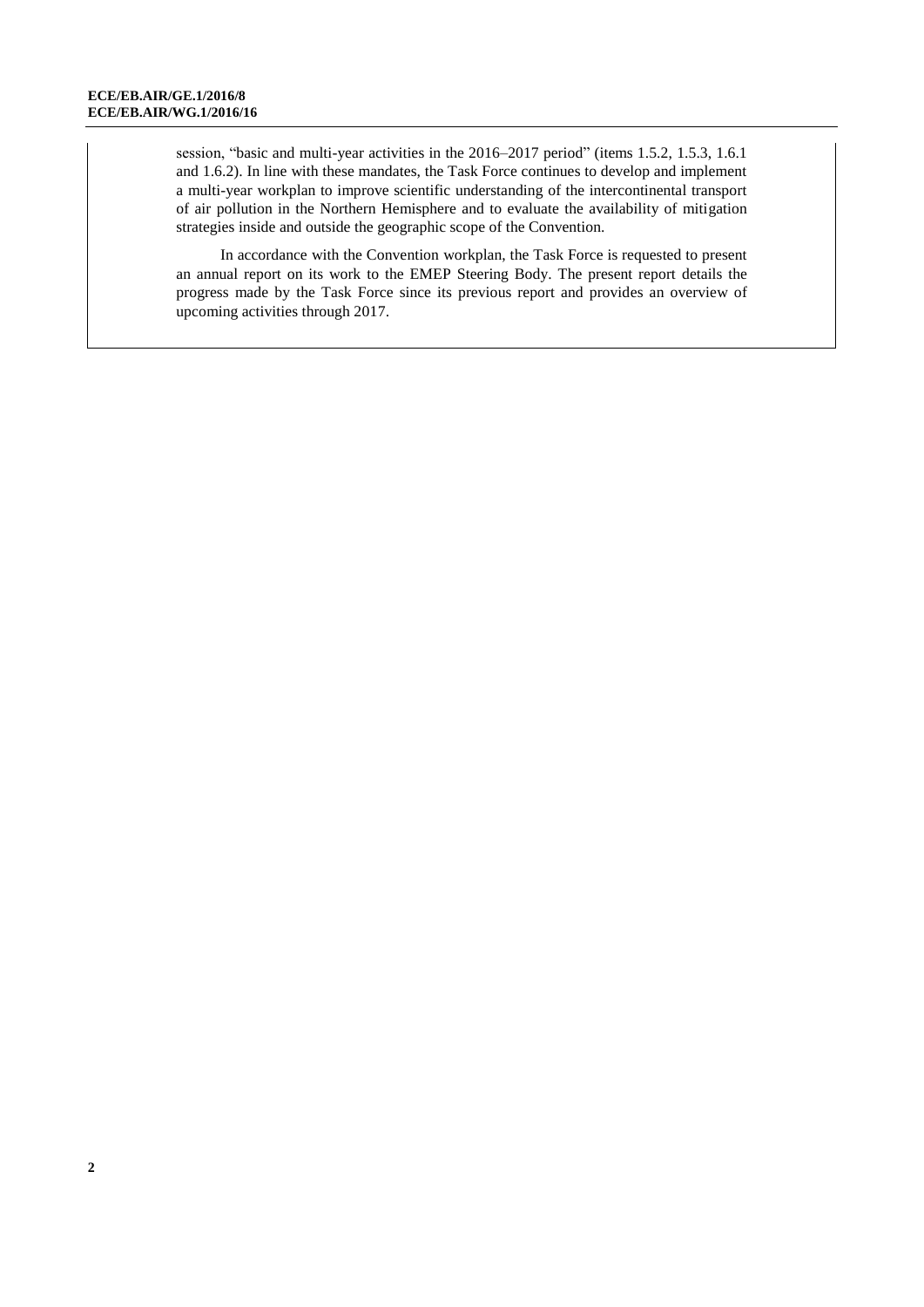## **I. Progress in implementation of the 2012–2016 workplan**

1. The Task Force on Hemispheric Transport of Air Pollution under the Cooperative Programme for Monitoring and Evaluation of the Long-range Transmission of Air Pollutants in Europe (EMEP) is continuing to implement its 2012–2016 workplan, which is outlined on the Task Force website.<sup>1</sup> The workplan is divided into approximately 35 work packages organized into six thematic areas: (1) emissions inventories and projections; (2) global and regional modelling of source-receptor relationships; (3) model-toobservation evaluation and process studies; (4) impacts on health, ecosystems and climate change; (5) impacts of climate change on air pollution transport; and (6) data network and tools.

2. To encourage and organize the publication of scientific products from the workplan, the Task Force has launched a special issue of the open-access journal *Atmospheric Chemistry and Physics*, entitled "Global and regional assessment of intercontinental transport of air pollution: results from  $HTAP$ ,  $AQMEII$ <sup>3</sup> and  $MICS<sup>4</sup>$ .<sup>5</sup> The special issue is open for submissions until 1 December 2016, but any articles submitted will be reviewed and published electronically as received. The special issue is open to all papers related to the intercontinental transport of air pollution and addressing the following policy-relevant science questions identified by the Task Force:

(a) What fraction of air pollution can be attributed to contemporary anthropogenic regional emissions sources versus extraregional, non-anthropogenic, or legacy sources of pollution?;

(b) What is the contribution of each fraction to impacts on human health, ecosystems and climate change?;

How sensitive are regional pollution levels and related impacts to changes in regional versus extraregional emission sources?;

(d) How will the contributions of the fractions and their sensitivities change in the future as a result of expected air pollution abatement efforts or climate change?;

How do the availability, costs and impacts of additional emission abatement options compare across different regions?

3. As of early June 2016, one article has been published in the special issue and five more are undergoing review through *Atmospheric Chemistry and Physics* discussions. 6 During the remainder of 2016, 10 to 15 more submissions are foreseen.

4. Under theme 1 (emissions and projections), the development of a 2008–2010 global emissions mosaic and 2010–2050 emissions scenarios were reported in the Task Force's 2015 report. No additional work has been completed under this theme in 2016.

<sup>1</sup> Se[e http://www.htap.org.](http://www.htap.org/)

<sup>2</sup> I.e. the Task Force on "Hemispheric Transport of Air Pollution " (HTAP).

Air Quality Model Evaluation International Initiative.

Model Intercomparison Study-Asia.

E Se[e http://www.atmos-chem-phys-discuss.net/special\\_issue257.html.](http://www.atmos-chem-phys-discuss.net/special_issue257.html)<br>  $\frac{6}{5}$  See http://www.atmos-chem-phys-discuss pat/discussion, papers html

Se[e http://www.atmos-chem-phys-discuss.net/discussion\\_papers.html.](http://www.atmos-chem-phys-discuss.net/discussion_papers.html)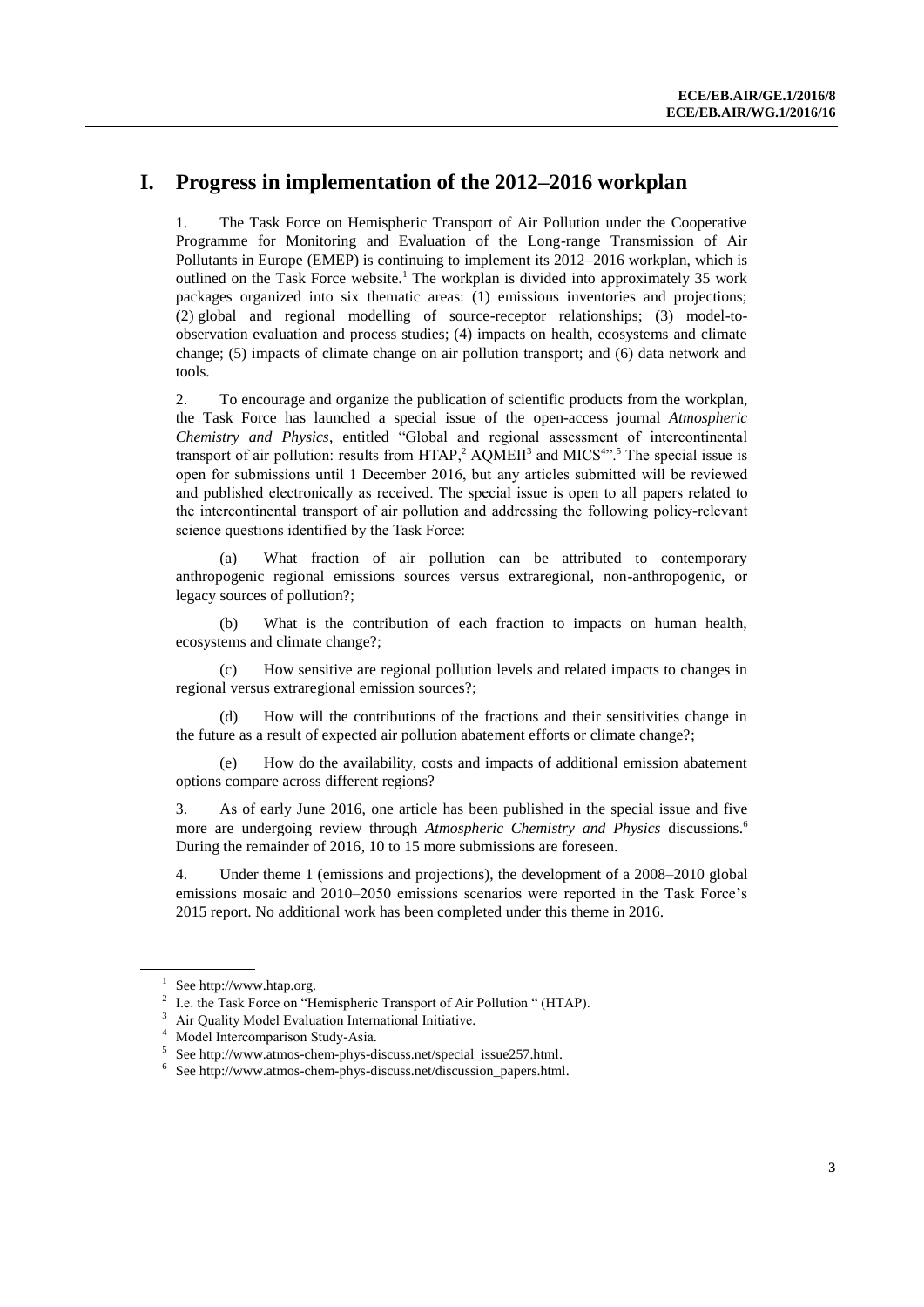5. Under theme 2 (source-receptor modelling), approximately 20 global modelling groups and 15 regional modelling groups are participating in coordinated experiments evaluating the impacts of emission reductions on ozone and fine particle concentrations and their source-receptor relationships. At the regional scale, the Task Force is cooperating with the Air Quality Model Evaluation International Initiative (AQMEII) Phase III, covering European and North American domains, and Model Intercomparison Study-Asia (MICS) Phase III, covering an East Asian domain. At the global scale, model results are being collected on the AeroCom server at the Meteorological Synthesizing Centre-West. The Centre has provided a web-based interface for quick visualization of the results submitted that is available online.<sup>7</sup> The Task Force has held several web conferences to discuss model results and analyses. As of early June 2016, new model results were still being delivered.

6. Under theme 3 (model evaluation), work has started on two major issues: (a) evaluation of global and regional models under North American inflow conditions (ongoing); and (b) evaluation of global and regional models at North American and European air quality stations.

7. Under theme 4 (impact assessment), the Task Force organized a workshop at the Institute for Advanced Sustainability Studies in Potsdam, Germany, from 17 to 19 February 2016. Approximately 55 experts attended the workshop and 13 participated via web conferencing. The first day of the workshop was organized jointly with the Arctic Monitoring and Assessment Programme under the Arctic Council, following an informal request for collaboration between EMEP and that body. The Task Force and the participants from the Arctic Monitoring and Assessment Programme identified areas of mutual interest and opportunities for enhanced cooperation with respect to Arctic air pollution, including the evaluation of future scenarios and mitigation strategies for mercury, persistent organic pollutants and short-lived climate pollutants (including black carbon and methane). The second and third days of the workshop were dedicated to evaluating methodologies to better quantify impacts of air pollution on human health, ecosystems (including crops) and climate. Presentations were given by representatives of a variety of relevant expert communities or collaborative efforts, including on: climate modelling under the Chemistry-Climate Modelling Initiative; health impact assessment under the Global Burden of Disease Project and the World Health Organization; and global integrated assessment modelling under the Inter-Sectoral Impact Model Intercomparison Project.<sup>8</sup> The exchange of information focused on the possibilities for harmonizing methods and leveraging results in a variety of assessment activities foreseen in the coming years. Presentations from the meeting are available online.<sup>9</sup>

8. Participants in the Task Force have contributed to chapter 4 of the Convention's  $2016$  assessment report<sup>10</sup> regarding trends in tropospheric ozone and its impacts, as well as to chapter 8 regarding the global reach of air pollution.

<sup>7</sup> Se[e http://aerocom.met.no/cgi-bin/aerocom/surfobs\\_annualrs.pl?Project="HTAP2"](http://aerocom.met.no/cgi-bin/aerocom/surfobs_annualrs.pl?Project=%22HTAP2).

<sup>8</sup> Se[e https://www.pik-potsdam.de/research/climate-impacts-and-vulnerabilities/research/rd2-cross](https://www.pik-potsdam.de/research/climate-impacts-and-vulnerabilities/research/rd2-cross-cutting-activities/isi-mip)[cutting-activities/isi-mip.](https://www.pik-potsdam.de/research/climate-impacts-and-vulnerabilities/research/rd2-cross-cutting-activities/isi-mip)

<sup>9</sup> See http : [//www.htap.org.](http://www.htap.org/)

<sup>10</sup> Rob Maas and Peringe Grennfelt, eds., *Towards Cleaner Air: Scientific Assessment Report 2016* (Oslo, 2016). Available fro[m http://www.unece.org/environmental](http://www.unece.org/environmental-policy/conventions/envlrtapwelcome/publications.html)[policy/conventions/envlrtapwelcome/publications.html.](http://www.unece.org/environmental-policy/conventions/envlrtapwelcome/publications.html)